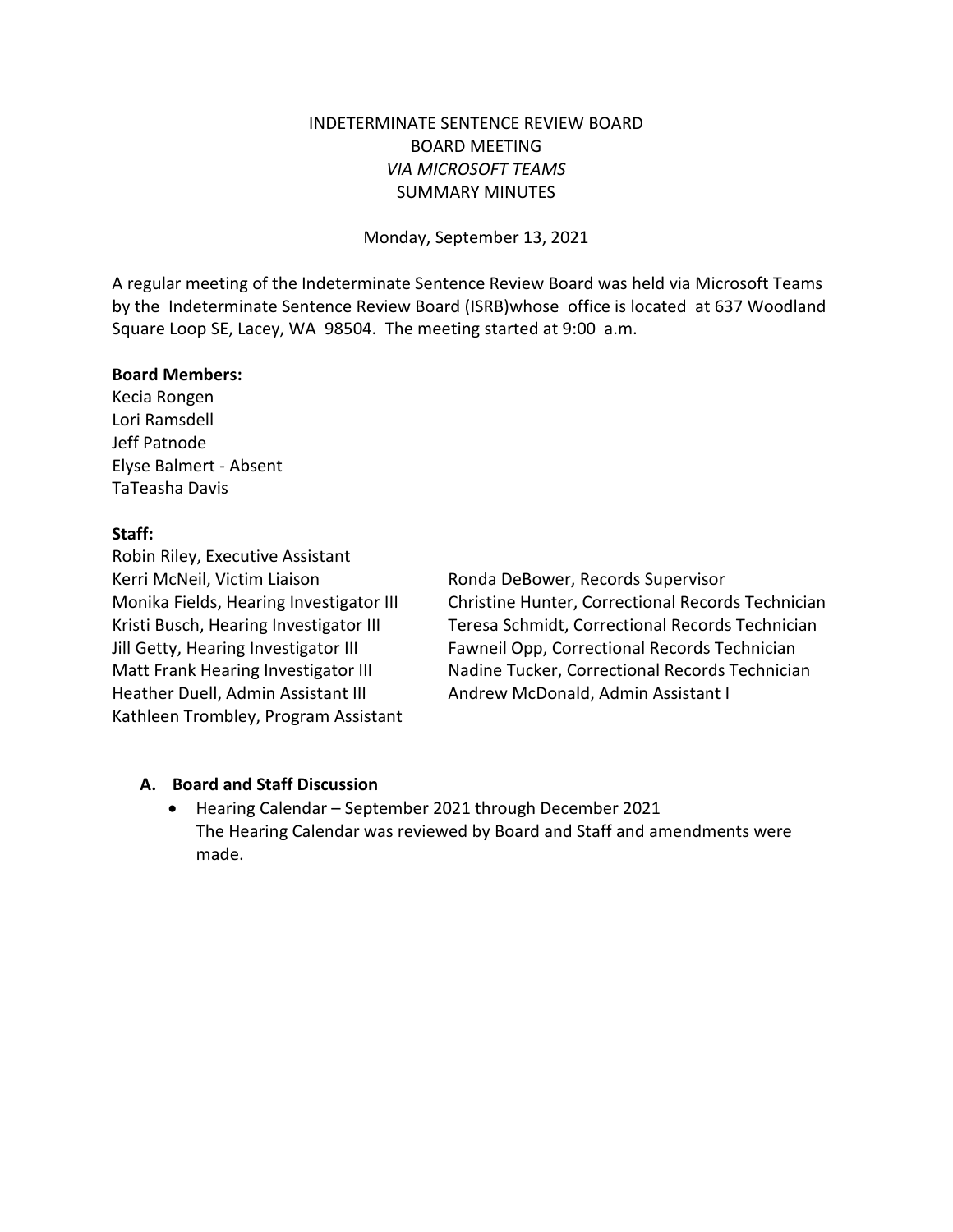• **Monthly Data Report**

#### **ISRB MONTHLY DATA REPORT**

|                                                                          |                                              | $21$ -Jul      | 21-Aug         |
|--------------------------------------------------------------------------|----------------------------------------------|----------------|----------------|
| <b>RELEASE HEARINGS</b>                                                  |                                              | 40             | 20             |
| <b>VIOLATION HEARINGS IN-PERSON:</b><br><b>VIOLATION HEARINGS OUT OF</b> |                                              | 14             | 11             |
| <b>CUSTODY:</b>                                                          |                                              | 5              | $\overline{2}$ |
|                                                                          | <b>TOTAL</b>                                 | 19             | 13             |
|                                                                          | <b>REVOKED:</b>                              | 10             | $\overline{7}$ |
|                                                                          | <b>REINSTATED:</b>                           | 6              | 3              |
|                                                                          | <b>CONTINUED ON ACTIVE</b><br><b>STATUS:</b> | 3              | $\mathbf{1}$   |
|                                                                          | <b>PENDING:</b>                              | 0              | $\mathbf{1}$   |
|                                                                          | <b>OPENED AND CONTINUED:</b>                 | $\overline{0}$ | $\mathbf{1}$   |
|                                                                          | <b>Sched New Hearing - New</b>               |                |                |
|                                                                          | Info:                                        | $\overline{0}$ | $\pmb{0}$      |
| <b>ADMINISTRATIVE REINSTATEMENTS:</b>                                    |                                              | 6              | 6              |
| <b>VICTIM SURVIVOR MEETINGS:</b>                                         |                                              | $\overline{2}$ | 4              |
| <b>EMAILS TO VICITMS/SURVIVORS:</b>                                      |                                              | 25             | 6              |
| LETTERS TO VICTIMS/SURVIVORS:                                            |                                              | 128            | 95             |
| <b>Mail Return:</b>                                                      |                                              | 28             | 21             |
| <b>SUMMARIES PROVIDED</b>                                                |                                              | 5              | 5              |
| <b>PRISON VISITS</b>                                                     |                                              | $\overline{0}$ | $\overline{0}$ |
| <b>ORPs APPROVED:</b>                                                    |                                              | 19             | 13             |
| <b>ORPs DENIED</b>                                                       |                                              | $\overline{4}$ | $\overline{4}$ |
| <b>ICOTS</b>                                                             |                                              | 1              | $\mathbf 0$    |
| <b>FINALS ISSUED:</b>                                                    |                                              | $\overline{0}$ | $\mathbf 0$    |
| <b>STIPULATED AGREEMENTS:</b>                                            |                                              | 28             | 36             |

• **Traci Drake, Ph.D., Chief of Psychology – Monroe – 11:00 a.m.** The Board met with Dr. Drake via Microsoft Teams to talk about mental health services at Monroe and to also discuss questions asked by the Board of the incarcerated individual who is having a hearing.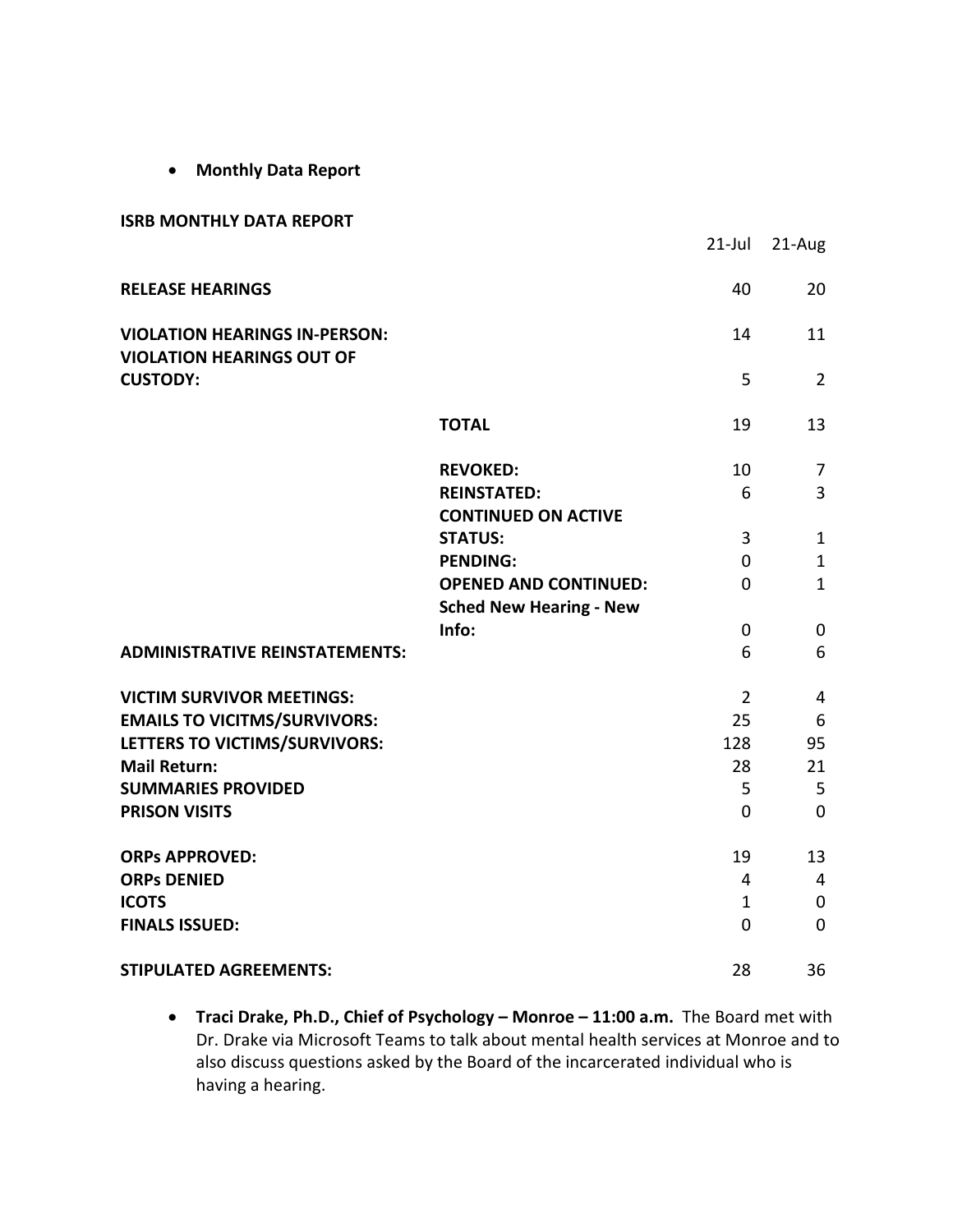Dr. Drake talked about the Monroe Correctional Command – Special Offender Unit (SOU), which is an inpatient type of setting. There is access to onsite therapists and incarcerated individuals are observed in their living units. They are assigned a primary therapist they work with, and if that individual is also in the Sex Offender Treatment and Assessment Program (SOTAP) that primary therapist works with the SOTAP therapist.

Ms. Rongen and the other Board Members find it very helpful to have the mental health counselors or psychologists testify in a hearing.

Dr. Drake let the Hearing Investigators know they could cc her on an e-mail to make sure a primary therapist is available to attend the hearing if the incarcerated individual is in mental health treatment. Dr. Drake also let the Hearing Investigators know that if they suspect there is more mental health information than is provided from medical records, the Hearing Investigator should check with the mental health counselor.

Ms. Rongen is concerned that some individuals not attending their hearings at MCC-SOU. Dr. Drake said they are thinking of putting together something to help individuals understand what will happen during a hearing. Dr. Drake will let Dr. Mason know that someone from the Board will be available to participate in these meetings via Teams.

Ms. Duell will add Dr. Drake to Teams Meeting Notices for future MCC-SOU dockets.

• **Check ins**

### **B. Chair's Report**

**The Executive Director** position will be filled soon on a double fill basis hopefully starting in October 2021. Exempt positions need to be established by a committee, and that committee meets in February.

**SCORE Jail – South Correctional Entity** has said they will accept our violators. Video or telephonic hearings can be held at their facility.

**Gradual Re-entry Program (GRE) -** Community Custody Board (CCB) cases will be eligible at their first hearing only. The Department of Corrections (DOC) is not yet ready to expand sex offender's participation in the GRE early next year. There will be another meeting to determine the start date and what the next steps will be.

### **C. Board Member Reports**

• Mr. Patnode is crunching numbers around the Structured Decision Making for cases that fall under RCW 9.95.422 to see how the domains line up with our decisions. He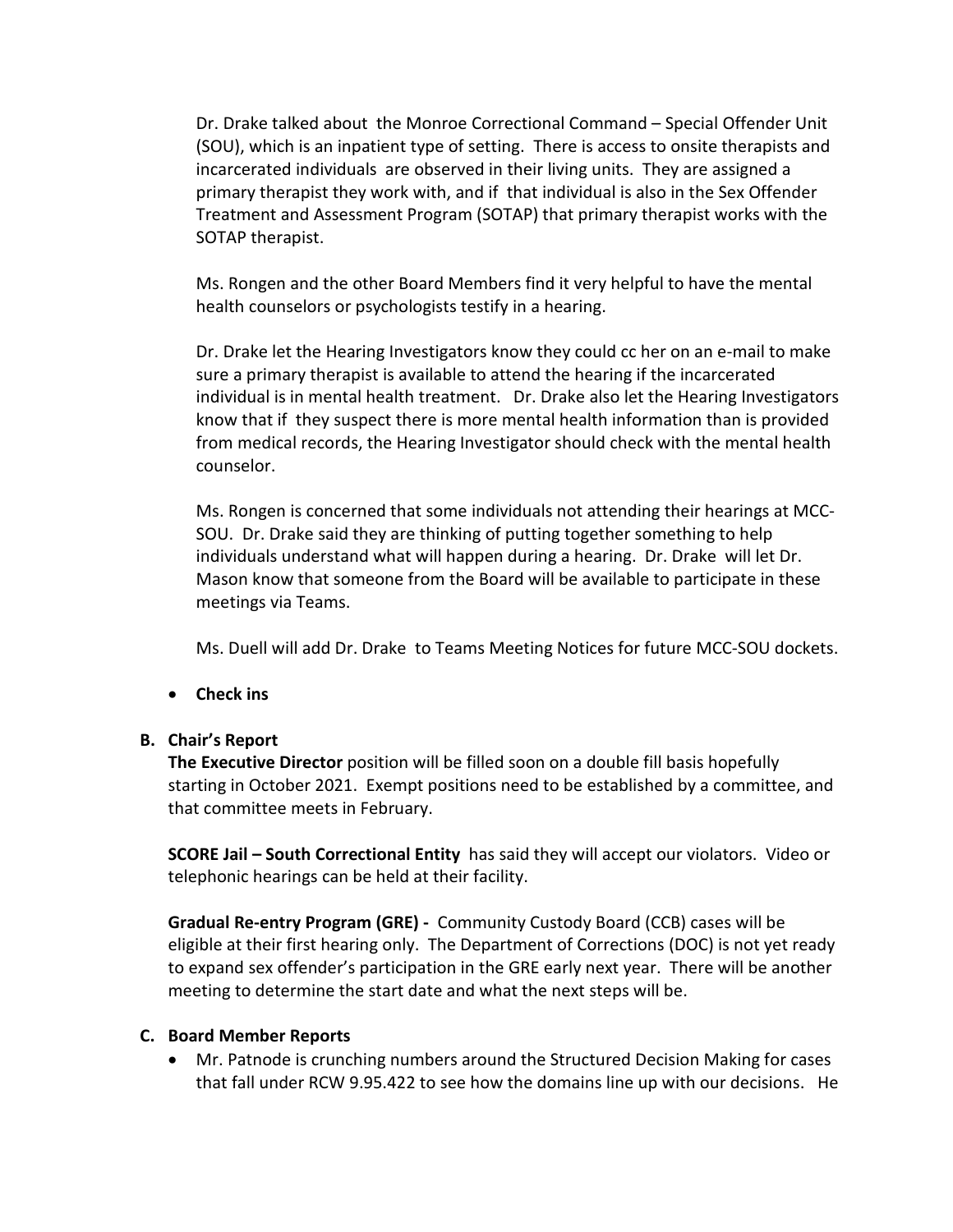is also working on the Sex Offender Policy Board (SOPB) Project. The SOPB will have tentative recommendations to the legislature in the next month.

- Mrs. Ramsdell Gilkey and Ms. Balmert are working on surveys for:
	- $\circ$  Classification Counselors Do they have enough information to prepare for the release hearings and help the incarcerated individuals prepare.
	- o Incarcerated Individuals A survey for incarcerated individuals regarding preparing for their hearing.
	- o Community Corrections officers Do they have all the information to prepare for violation hearings and to offer them different ways they can get the information they need.

Mrs. Ramsdell-Gilkey asked staff to submit any questions for the survey to her and she will see if the questions can incorporated into the survey. Ms. Duell will continue to send the information sheet provided by Mrs. Ramsdell-Gilkey to the Classification Counselor to help them prepare. She will also send the information sheet to Mrs. Ramsdell-Gilkey to see if anything needs to be added.

• Ms. Davis has volunteered to help Ms. Balmert with the training videos and researching story boards.

# **D. Old Business - None**

# **E. New Business –**

# • **Board Warnings**

Ms. Fields proposed that the Hearing Investigators process the Board Warnings like they do the Stipulated Agreements since they are both low level interventions.

- $\circ$  Work needs to be done on the process if the Hearing Investigators take over the Board Warnings without submitting them to the Board.
- o The Board Warning form would need to be updated with a place for the Hearing Investigator to sign as they do on the Stipulated Agreements. Records would note the action on the Action Sheet in the file.

Ms. Rongen would like the Hearing Investigators to come up with a process to put on an ISRB Process Decision memorandum.

# **ACTION 2-2021**

Mr. Patnode moved to approve the motion for Hearing Investigators to process Board Warnings and come up with an updated process. Mrs. Ramsdell-Gilkey  $-2<sup>nd</sup>$ .

# **APPROVED 4-0 (1 absent)**

Ms. Fields will take the lead and Ms. Getty will assist.